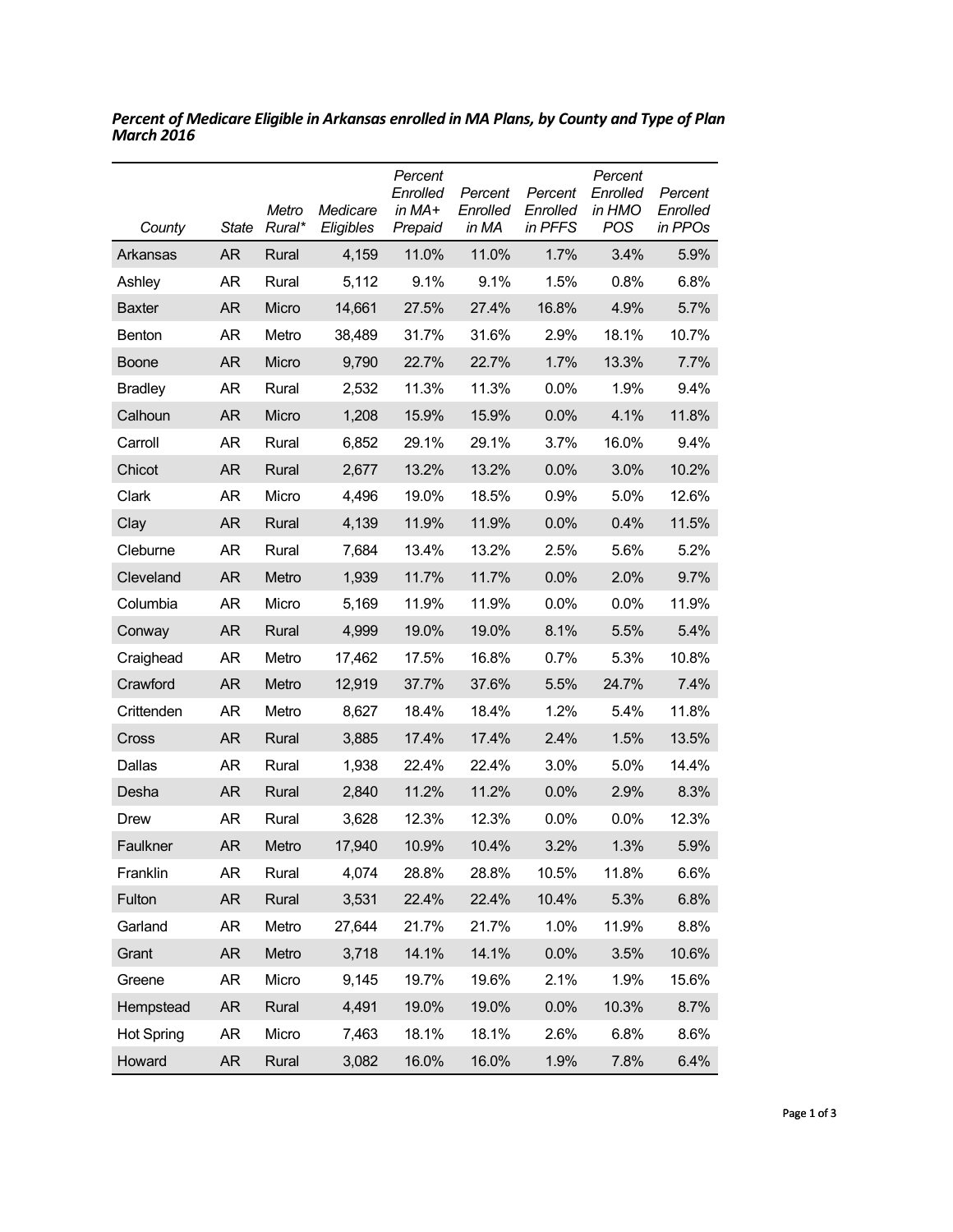| County              | <b>State</b> | Metro<br>Rural* | Medicare<br>Eligibles | Percent<br>Enrolled<br>in $MA+$<br>Prepaid | Percent<br>Enrolled<br>in MA | Percent<br>Enrolled<br>in PFFS | Percent<br>Enrolled<br>in HMO<br><b>POS</b> | Percent<br>Enrolled<br>in PPOs |
|---------------------|--------------|-----------------|-----------------------|--------------------------------------------|------------------------------|--------------------------------|---------------------------------------------|--------------------------------|
| Independence        | AR           | Micro           | 8,228                 | 9.7%                                       | 9.7%                         | 0.4%                           | 3.4%                                        | 5.9%                           |
| Izard               | AR           | Rural           | 3,807                 | 16.9%                                      | 16.9%                        | 4.8%                           | 2.8%                                        | 9.2%                           |
| Jackson             | <b>AR</b>    | Rural           | 3,798                 | 10.9%                                      | 10.9%                        | 1.5%                           | 3.0%                                        | 6.4%                           |
| Jefferson           | AR           | Metro           | 15,049                | 23.1%                                      | 22.9%                        | 2.9%                           | 6.9%                                        | 13.1%                          |
| Johnson             | AR           | Rural           | 5,450                 | 24.2%                                      | 24.2%                        | 15.1%                          | 3.6%                                        | 5.6%                           |
| Lafayette           | AR           | Rural           | 1,783                 | 10.4%                                      | 10.4%                        | 0.0%                           | 0.0%                                        | 10.4%                          |
| Lawrence            | AR           | Rural           | 4,339                 | 16.6%                                      | 16.6%                        | 4.1%                           | 1.8%                                        | 10.7%                          |
| Lee                 | <b>AR</b>    | Rural           | 2,007                 | 25.1%                                      | 25.1%                        | 5.3%                           | 3.0%                                        | 16.7%                          |
| Lincoln             | AR           | Metro           | 2,405                 | 15.9%                                      | 15.9%                        | 3.7%                           | 2.2%                                        | 9.9%                           |
| <b>Little River</b> | <b>AR</b>    | Metro           | 3,091                 | 15.2%                                      | 15.2%                        | 0.0%                           | 9.1%                                        | 6.0%                           |
| Logan               | AR           | Rural           | 5,514                 | 24.7%                                      | 24.7%                        | 8.2%                           | 6.9%                                        | 9.6%                           |
| Lonoke              | <b>AR</b>    | Metro           | 12,077                | 17.3%                                      | 16.8%                        | 2.4%                           | 7.8%                                        | 6.7%                           |
| Madison             | AR           | Metro           | 3,688                 | 32.2%                                      | 32.2%                        | 3.4%                           | 17.3%                                       | 11.6%                          |
| Marion              | <b>AR</b>    | Rural           | 5,154                 | 27.1%                                      | 27.1%                        | 13.9%                          | 7.5%                                        | 5.7%                           |
| Miller              | AR           | Metro           | 8,439                 | 19.2%                                      | 19.2%                        | 0.0%                           | 11.8%                                       | 7.4%                           |
| Mississippi         | AR           | Micro           | 8,477                 | 21.8%                                      | 21.8%                        | 0.9%                           | 4.6%                                        | 16.2%                          |
| Monroe              | <b>AR</b>    | Rural           | 2,044                 | 19.0%                                      | 19.0%                        | 3.0%                           | 6.1%                                        | 9.9%                           |
| Montgomery          | AR           | Rural           | 2,545                 | 17.9%                                      | 17.9%                        | 3.1%                           | 4.4%                                        | 10.5%                          |
| Nevada              | <b>AR</b>    | Rural           | 2,129                 | 19.0%                                      | 19.0%                        | 1.1%                           | 1.2%                                        | 16.6%                          |
| Newton              | AR           | Micro           | 2,407                 | 21.3%                                      | 21.3%                        | 2.9%                           | 0.0%                                        | 18.4%                          |
| Ouachita            | AR           | Micro           | 6,172                 | 25.1%                                      | 25.1%                        | 6.8%                           | 5.6%                                        | 12.8%                          |
| Perry               | AR           | Metro           | 2,633                 | 17.7%                                      | 17.7%                        | 7.4%                           | 4.8%                                        | 5.5%                           |
| Phillips            | AR           | Micro           | 4,342                 | 20.9%                                      | 20.9%                        | 2.7%                           | 2.7%                                        | 15.4%                          |
| Pike                | <b>AR</b>    | Rural           | 2,690                 | 15.2%                                      | 15.2%                        | 3.3%                           | 4.8%                                        | 7.1%                           |
| Poinsett            | <b>AR</b>    | Metro           | 5,733                 | 21.3%                                      | 21.3%                        | 0.0%                           | 5.0%                                        | 16.3%                          |
| Polk                | <b>AR</b>    | Rural           | 5,311                 | 12.4%                                      | 12.4%                        | 4.6%                           | 0.0%                                        | 7.9%                           |
| Pope                | <b>AR</b>    | Micro           | 11,962                | 21.6%                                      | 21.6%                        | 9.4%                           | 6.1%                                        | 6.0%                           |
| Prairie             | <b>AR</b>    | Rural           | 2,090                 | 11.5%                                      | 11.5%                        | 0.6%                           | 4.6%                                        | 6.3%                           |
| Pulaski             | AR           | Metro           | 72,361                | 18.9%                                      | 18.5%                        | 2.4%                           | 8.6%                                        | 7.4%                           |
| Randolph            | <b>AR</b>    | Rural           | 4,525                 | 23.7%                                      | 23.7%                        | 2.0%                           | 11.0%                                       | 10.7%                          |
| Saline              | <b>AR</b>    | Metro           | 23,383                | 17.3%                                      | 17.0%                        | 0.3%                           | 9.1%                                        | 7.5%                           |

*Percent of Medicare Eligible in Arkansas enrolled in MA Plans, by County and Type of Plan March 2016*